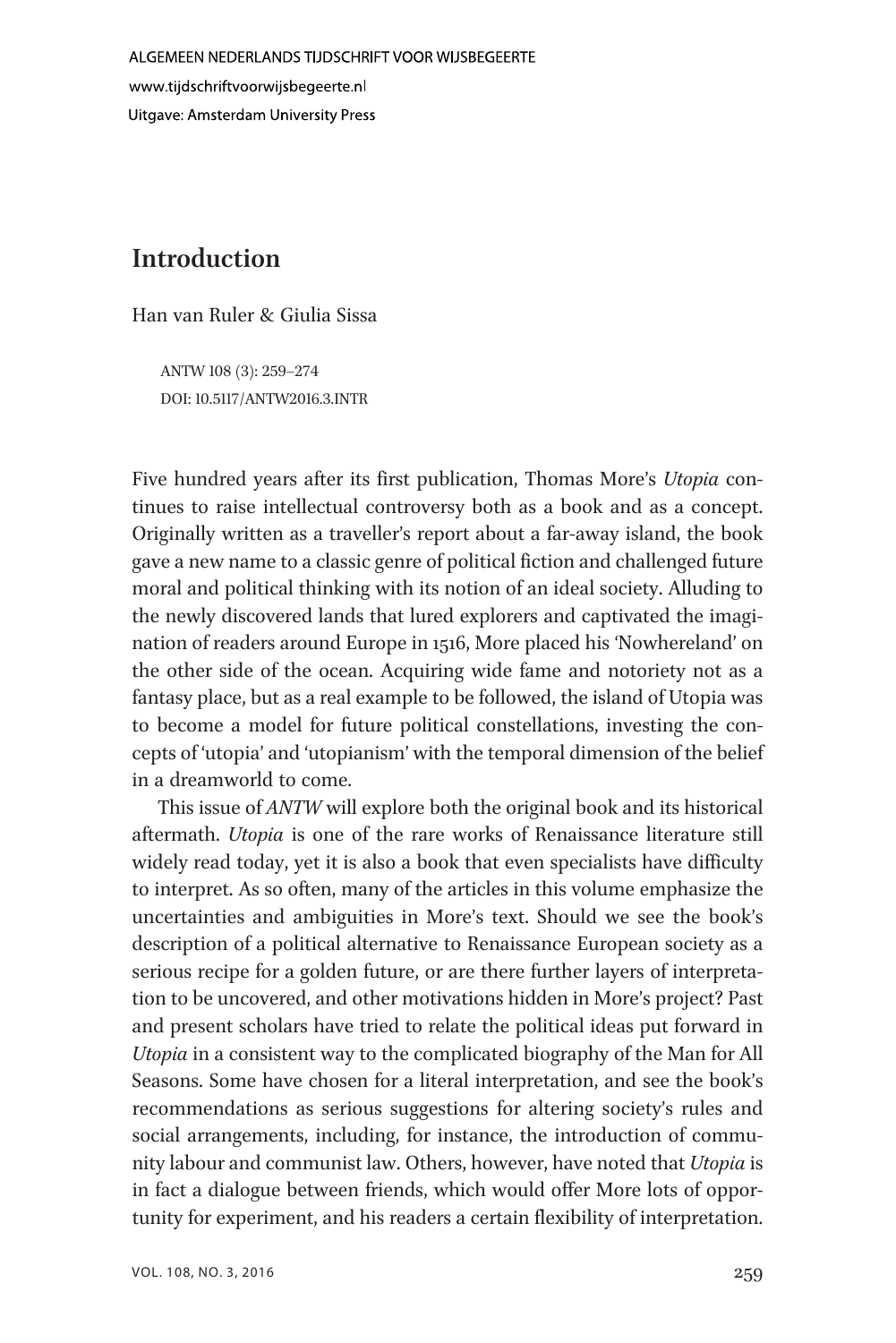Wayne A. Rebhorn, for instance, argued that the dialogue form offered More a welcome chance for dissimulation:

By writing a dialogue, More could hide behind his characters, claiming that this or that idea was not his, but merely belonged to one of them  $(...)^1$ 

Thus, he was able to avoid the 'risk of reprisal by authorities, both secular and religious, who might feel that what he said was subversive.' Rebhorn adds that the name of Utopia itself, which means 'Noplace', as well as the name given to its main spokesman, Raphael Hythlodaeus, or Hythloday, meaning 'speaker of nonsense', offered More even more elbow room, and allowed him to put 'further distance between himself and his ideas'. 2

Utopia's radical ideas would in this case still be More's, but one could also go a step further and claim that, as in the case of Plato's Republic, which was More's main example, $3$  the dialogue form in fact gave a provisional character to the book's recommendations themselves. With respect to Plato, it has been said that the 'main lines of his philosophy' might well be considered as 'thought experiments that Plato took seriously but expressed playfully in fictional dialogues instead of asserting as doctrines.<sup>14</sup> May More's Utopia be seen in a similar light? J.H. Hexter, one of the editors of the standard 1965 edition of Utopia by Yale University Press, has suggested that, whilst 'the Dialogue of Counsel' (the passage in the first part of Utopia in which the question is raised whether a philosopher should accept a political office and enter into public service) is a genuine dialogue, 'the Discourse on Utopia' presented in the second part is a 'discursive' text. Only in the first part does More really talk 'to himself, as it were,' and he does so in order to settle the problem 'most immediately before him', 5 namely whether he should accept the offer of entering the Court of Henry VIII. More would indeed soon decide to do so, and he became a 'councillor attendant' upon the king in the spring of  $1518$ .<sup>6</sup> It is such decisions that are

- 1 Rebhorn (2005: xxviii).
- 2 Rebhorn (2005: xxviii).

3 Plato's book is referred to right at the start of Utopia in the verse that plays on the Utopia / Eutopia, 'No-Place / Good-Place'- theme, as well as in Peter Giles' letter to Jerome Busleyden only a few lines later, and in the main text of Utopia itself. More (1965: 20/21, 86/87 and 100/101). For other references to Plato, see More (1965: 102/103 and 104/105).

4 Press (1999: 46).

5 Hexter (1965: xxxiii-xxxvii; quotation from xxxvii). See, on the distinction between demonstrative and deliberative genres, also Erik De Bom's remarks, on p. 375, below.

6 Ackroyd (1998: 187).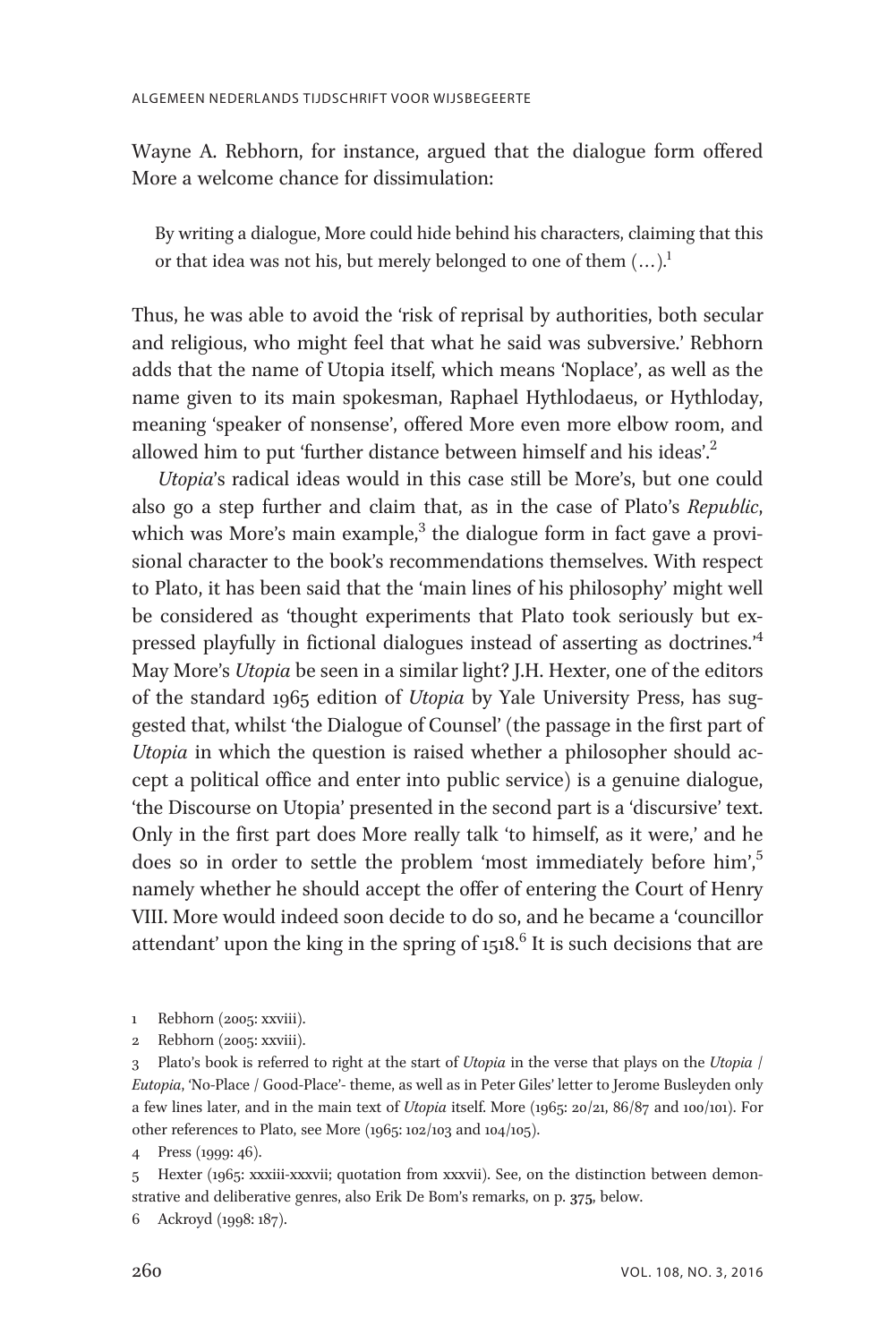best dealt with in a dialogue, according to Hexter, since this is the format in which one can freely offer arguments for and against a certain position, and it is indeed in the first part of Utopia that More prominently stages himself – T, Morus – next to Utopia's main character, the exotic philosopher-traveller Raphael Hythlodaeus.

As for the second part, one may follow another of Hexter's ideas and compare Plato's and More's recommendations one by one. Doing so, one is most likely to conclude that More apparently liked certain things in Plato, such as the abolition of private ownership, and rejected others, such as Plato's abolition of the nuclear family.<sup>7</sup> Yet it is doubtful whether More ever envisaged giving a systematic commentary on Plato's political views. Even in the first part of Utopia, where we find the main reference to the Republic, More in fact lets Raphael, not Morus, speak out on behalf of Plato's idealism. The way, moreover, in which Raphael sets apart Platonism and Christianity as two equally idealistic traditions that may have no effect on 'those who go headlong by the opposite road' since both proliferate unwelcome truths, makes the passage even more ambiguous.<sup>8</sup>

Yet there is another way of reading Utopia that may explain More's references to Plato, a way of reading Utopia only recently put forward by Giulia Sissa, one of the editors of the present volume. Sissa claims that Utopia should not be read as a statement of More's political views. Nor does More align himself to Plato. The references to Plato in the first part of the book, for instance, do not present the Greek philosopher as an example Morus would like to follow, but as 'your' – that is, Hythloday's – 'favourite author'. According to Morus, Plato's recommendation that 'philosophers become kings or kings turn to philosophy' should make Hythloday, a fan of Plato, less opposed to the idea of entering into public office, and do what More himself was on the point of doing in 1516. Hythloday, however, the philosopher with no attachments, will not hear of it.

Whom is More addressing here? Giulia Sissa has argued that More is addressing his friend Erasmus. Furthermore, the whole character of Raphael Hythloday, according to Sissa, 'is a friendly parody of the author of the Moriae Encomium' – that is to say, of Erasmus, the author of The Praise of Folly (1511).<sup>9</sup> Utopia has often been seen as More's literary reply to Erasmus's book, but never before were the moral and political views propounded by Raphael Hythloday in his story about the island of Utopia

<sup>7</sup> Hexter (1965: xli-liv and clvi-clx). See also the index, More (1965, 617).

<sup>8</sup> More (1965: 100/101); G.C. Richards's transalation.

<sup>9</sup> Sissa (2012: 133).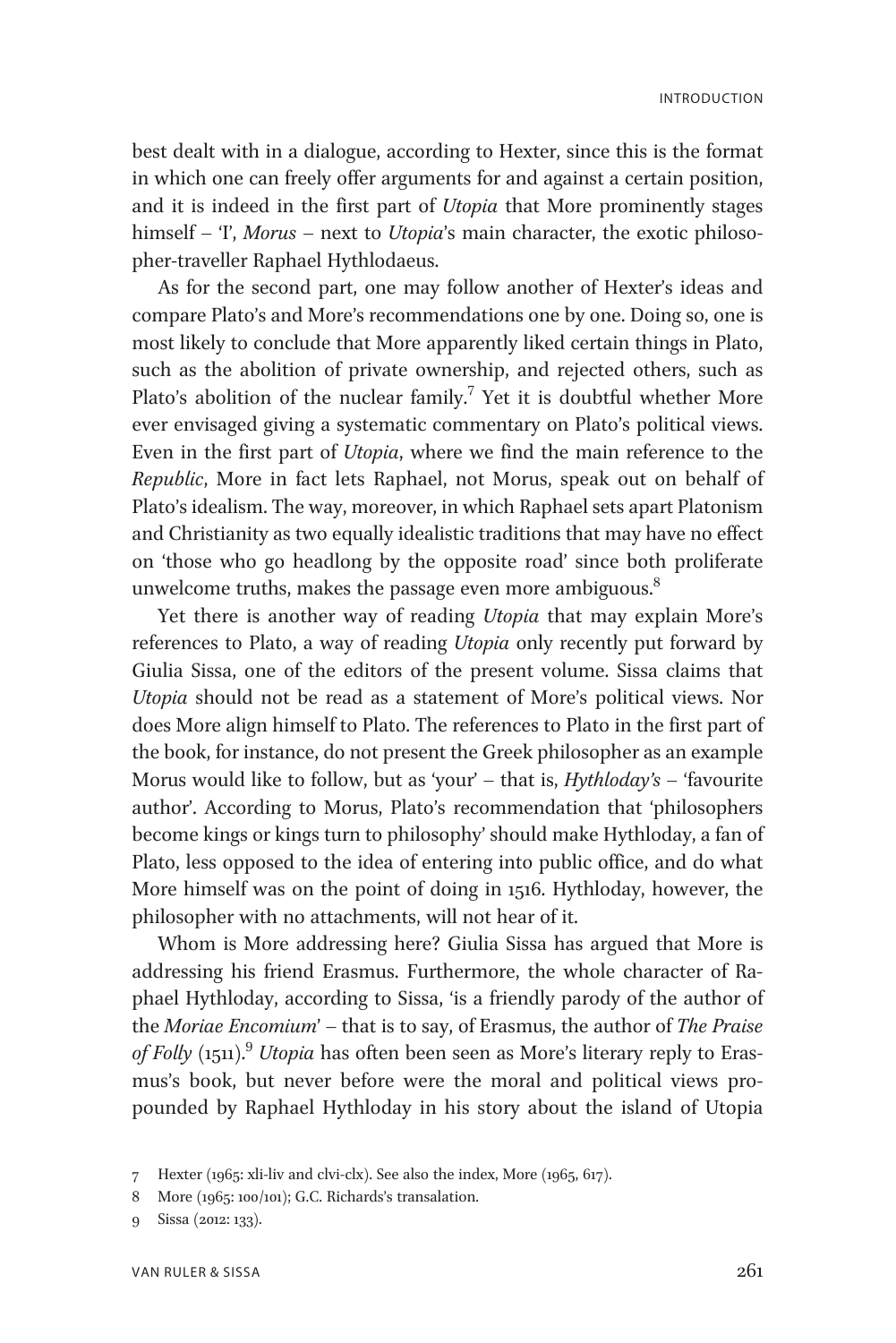attributed to Erasmus instead of More. Like Utopia, Erasmus's Praise of Folly is itself a text that is both exceptional for its ongoing popularity five centuries after its first publication and difficult to interpret. With Lady Folly herself taking the floor and singing the praise of folly, there was a deep ambiguity to begin with as to the seriousness of what Erasmus's book advocated. Yet if we take Hythloday to represent Erasmus, many aspects of Utopia immediately become clear. If, in 'the Dialogue of Counsel', the figure of Morus distances himself from Plato, he also distances himself from Hythloday's impractical Platonico-Christian idealism. Why not work for Princes, as More would do? There is every reason that More was not talking to himself here, but to his Dutch friend, who preferred to keep a distance from the practical matters of politics. Erasmus was perfectly willing to offer philosophical advice to kings and princes himself, but he would do so only from the side line, and, like Raphael, refused to subtract from either Plato's idealism, Christ's doctrines, or his own. Erasmus did not care whether the views he proposed were deemed unwelcome or impractical. Like Hythloday, he would not compromise. In the very same year that Utopia was published, whilst More was preparing for a new political position, Erasmus published his Platonico-Christian views on politics in The Education of a Christian Prince. In Utopia, More gets back at his idealist friend.

Do the discussions and disagreements between More and Erasmus form the background to the rest of the book as well, including the description of the ideal state of Utopia? This might certainly explain the uneasy acknowledgement of humanist self-doubt with which More referred to his own book when, on 3 September 1516, he sent Erasmus his final text in order for it to be published in Flanders: 'I am sending you my Nowhere, which is nowhere well written  $(...).$ <sup>10</sup> But there is no reason to suspect that Erasmus himself was in any way embarrassed. Erasmus had left London only a few weeks before, and he must have been fully aware of the text and of More's plans with it.<sup>11</sup> He also knew how the second part of the book, with its description of the fantasy island of Utopia, had originally been conceived in Flanders in the summer of 1515, when More had spent some time in Antwerp with Pieter Gillis, or Peter Giles (1486-1533), a friend of Erasmus – and now More's friend, too. Giles was to figure prominently in Utopia as

<sup>10</sup> More (1961: 73).

<sup>11</sup> As J.H. Hexter has argued, More had nothing much to explain to Erasmus, since only a few weeks earlier both friends will certainly have talked, in London, about how to proceed towards publication once More had drawn up a final version of the text. Cf. Hexter (1965).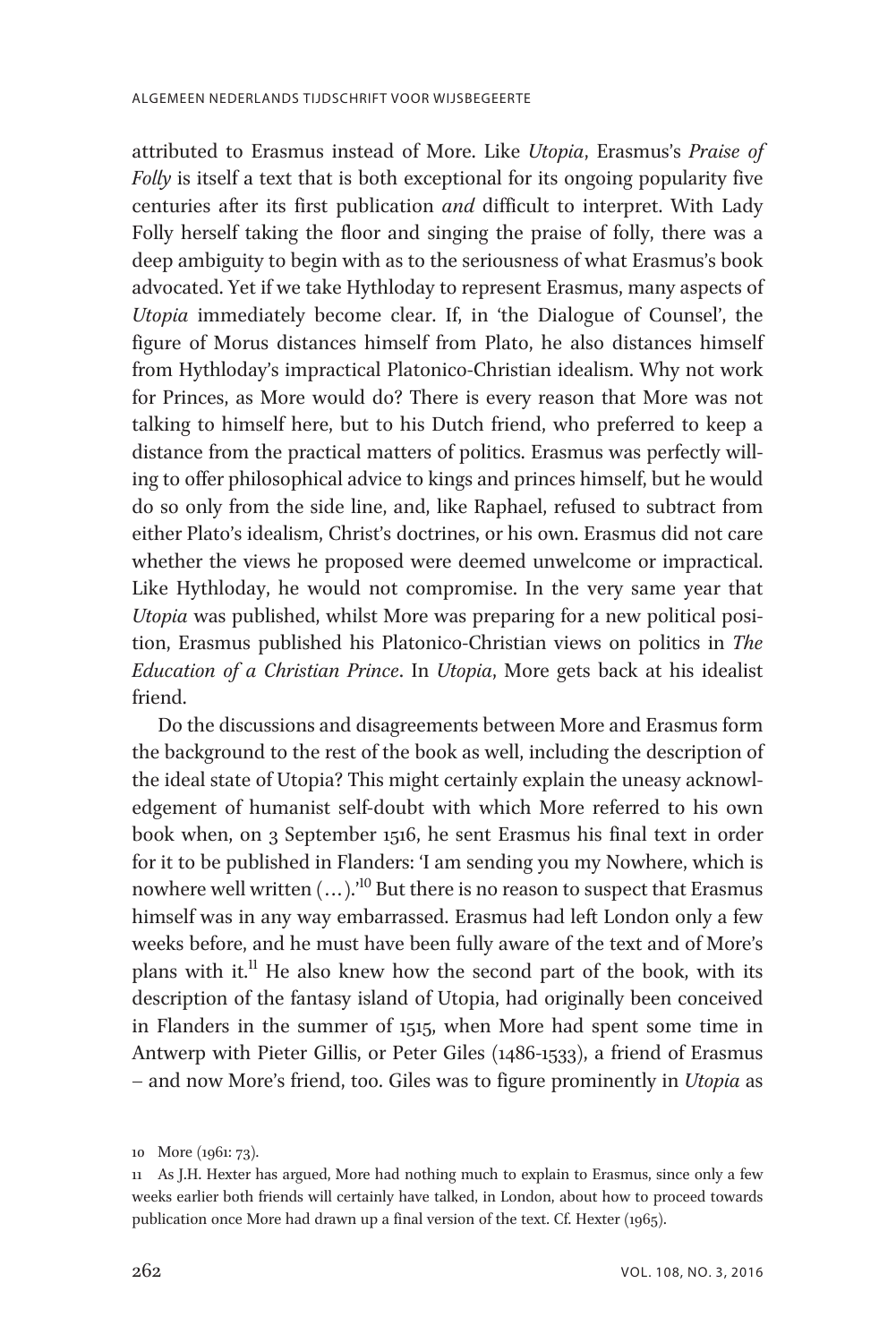one of the eye-witnesses who, besides More and More's pupil John Clement, had heard the story of the far-away island straight from the mouth of the exotic philosopher-traveller Raphael Hythlodaeus, or Raphael Chattertalk.

In the autumn of 1516, Erasmus and Giles quickly saw Utopia through the press, so that half way December, More was already eagerly awaiting the arrival, in London, of the book in its first edition by Thierry Martens of Louvain.<sup>12</sup> Erasmus waited with publicly giving his judgement for some time. As he put it himself, he did not wish to let his 'very close friendship' with More come between himself and a justified verdict on the book. Only when, on his own initiative, a new edition of Utopia appeared with Froben in Basle, a year later, did Erasmus share in the widespread praise for More's genius.

## The book

Is Erasmus himself Utopia's main protagonist? Two contributions to the present volume will develop the Sissa Thesis in various ways. First, Giulia Sissa herself will offer an abundance of new arguments in favour of the thesis she first presented in 2012. Where the reader will have to search for the positive evidence for seeing Hythloday as an impersonation of Erasmus in her previous work, $^{13}$  the present article focuses more particularly on the question of the abolition of private property in Utopia, as well as on the fact that the combination of virtue and pleasure is an Erasmian theme wholly alien to More. Starting out from the tension in Utopia's combination of Platonic and Epicurean ideals, and Erasmus' advocacy of the Platonic Utopia of Kallipolis, Sissa works towards an assessment of Thomas More's own political views. It appears that Erasmus, not More, was the communist. Whereas Erasmus read the Adage 'All is common among friends' according to the collectivist interpretations Pythagoras and Plato had given it (and Aristotle, Epicurus and Cicero had criticised), Thomas More, in both parts of Utopia, opts for the Aristotelian view, dismissing Hythloday's position as absurd. In other works, More shows himself to be even less of a follower of

13 Sissa (2012).

<sup>12</sup> Only a fortnight after sending the final text to Flanders, while Peter Giles and Erasmus were preparing the first edition for the press, More was asking Erasmus to seek recommendations from men well-versed in politics. Within a month and a half, he expressed his delight with the people Erasmus had gathered. For details about the correspondence between Erasmus and More regarding Utopia in the autumn of 1516, see Hexter (1965).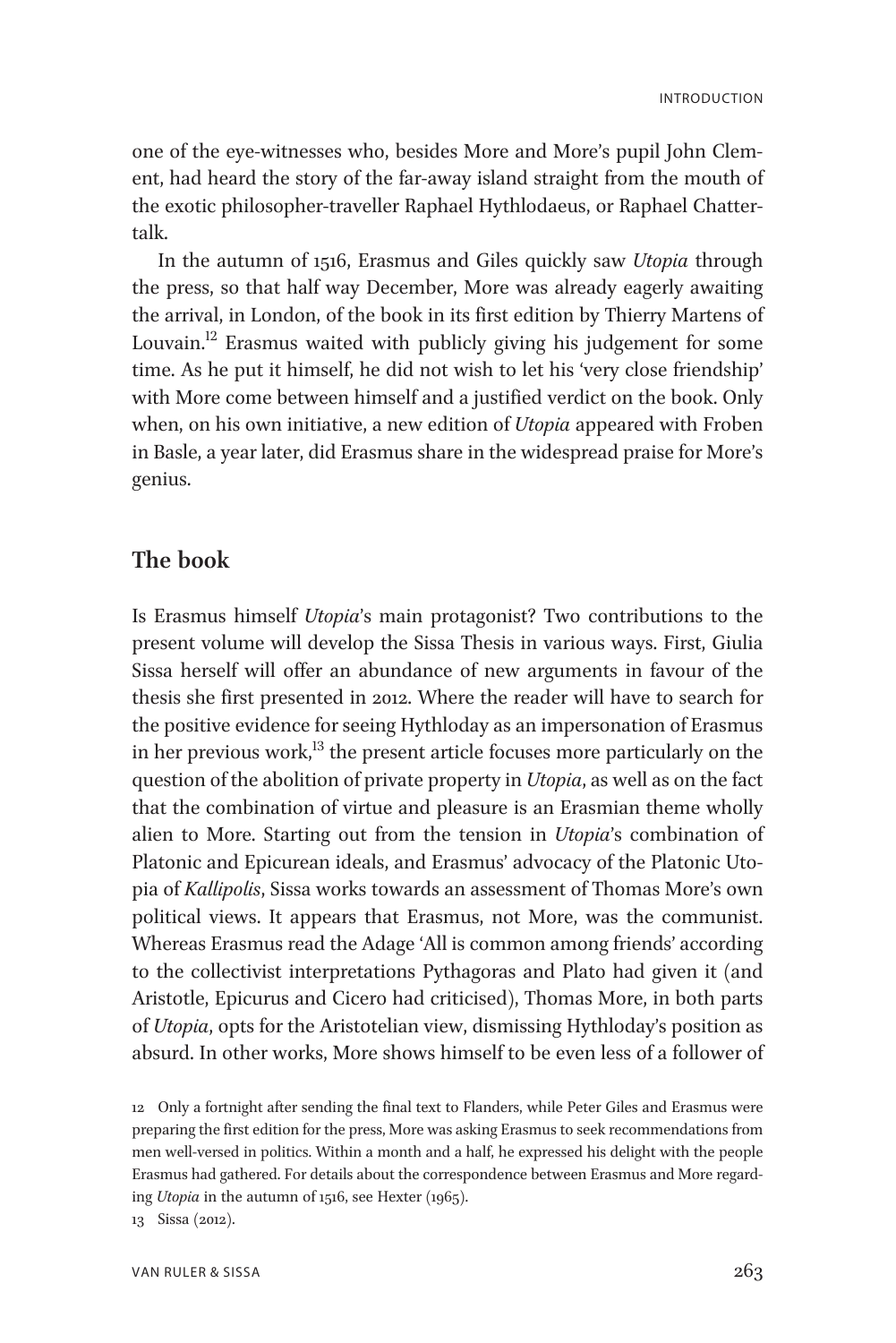Hythloday. While Erasmus interpreted pleasure along Platonic lines as a divine reward for virtue, More, in the *Dialogue of Comfort*, produced what Sissa calls a 'relentless panegyric of pain'. Thomas More, in fact, argued time and again that we should be grateful for our sufferings and tribulations, since they bring us closer to God. Apart from this, More further attested to the absurdity of Hythloday's viewpoints in other works besides Utopia, by showing himself to be diametrically opposed, both on social and on religious grounds, to the idea that personal wealth should be abolished.

The conclusion that the historical More was neither a classical Platonist or a classical Epicurean, nor a Platonist or an Epicurean in the Erasmian sense of the word, and that he developed his moral and political views not on the basis of philosophical views, but on the religious values of suffering, and the desire either to leave this world or to prepare himself for it, is a view that also emerges from Han van Ruler's comparison of the dissimilar ways in which Erasmus and More put to use their religious convictions. Arguing that Hythloday's praise for the moral philosophy of the Utopians, though formally giving support to a Platonic and Epicurean stance, does not show any signs of the kind of arguments Erasmus himself would have given to defend these positions, Van Ruler suggests that even when playfully presenting Erasmus as Hythloday, More shows no real interest in Erasmus's moral philosophy. One of the most crucial aspects of Erasmus's moral theory is its relation to mind-body dualism, which prompted Erasmus to use a philosophical line of argument according to which the human body is of neutral value to morality at most. This, again, is a theme wholly lacking in More. Van Ruler draws a comparison between More's and Erasmus's writings on Christ's suffering as an illustration of the way in which Erasmus might make use of Biblical testimonies to make a moral point on the basis of his anthropological views, whilst More shows an interest in spiritual meaning rather than in morality, and employs the duality of flesh and spirit only to emphasize the idea that Holy Writ is full of hidden meaning. Paradoxically, Erasmus's indifference to the physical part of man was motivated by moral and social aims, whilst More's interest in man's physical side was inspired by the body's presumed spiritual significance. Seen in this light, Utopia presents us with views that seem ultimately to belong to neither author, but rather to express the way in which More read, or at least was able to tease, Erasmus.

Did Thomas More not endorse any of the positions Utopia takes up? Defending the two humanists against charges of inconsistency as well as against present-day bias to the things Renaissance men may have held dear, Van Ruler does not rule out the possibility that More may at least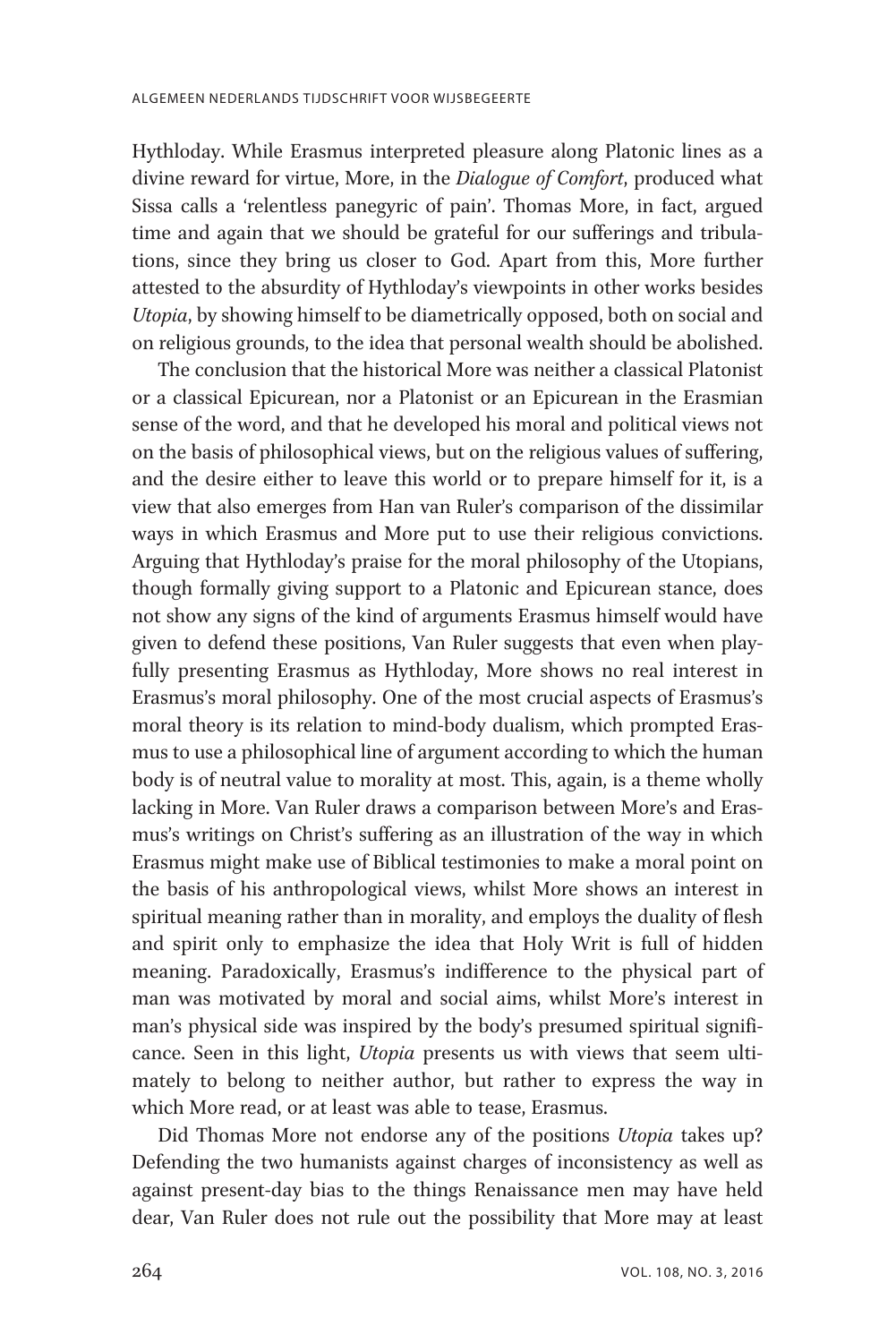have sympathised with some of the effects he imagined might be intended in Erasmus's call for a cultural transformation in the direction of reason. If so, More's parody may have been charitable, yet both Sissa's and Van Ruler's contributions reinforce the idea that Utopia offered a subject-matter in many ways unconventional, not to say wholly alien, to Thomas More himself.

Thomas More himself has to be taken very seriously. And yet, this exceptionally coherent personality belongs to the environment of intimate friendships, intellectual exchanges, and on-going conversations. On the one hand, Van Ruler's and Sissa's contributions corroborate the scholarly imperative to place Utopia in the context of Erasmian humanism. On the other, they do justice to the difference between Morus and Erasmus. Over the years, all major scholars have systematically read the dialogue on the best state of a commonwealth precisely in the shadow of Erasmus' ideas and works. This contextualization works only too well. It proves much more rewarding than to try to reconcile Utopian features with Thomas More's own values. Hence various interpretations that rely on the supposed existence of irony, ambivalence, contradiction, or a change of heart on the part of Thomas More. Recent studies, however, such as those of Marie-Claire Phélippeau, Gerard Wegemer and Travis Curtright place Utopia not only in this Erasmian context, but also in that of Thomas More's other writings. As Travis Curtright writes, 'the pendulum of More studies returns to less eristic analyses of his work.' 14

Centuries of interpretation have nevertheless built on the idea that Utopia in one way or another contains More's political philosophy. Nor are readers to be blamed if they cannot trust the name by which someone presents himself as the author of a book. Consequently, the book and its author, Utopia and Thomas More, acquired an array of different faces over the years – and indeed, in a way, another Thomas More was born in 1516. For despite the Sissa Thesis, there is no sense in denying the existence of a Thomas More who is the author of a fiction called Utopia, and who, for over a period of five hundred years, has been read, hailed, and criticized, for what he made others believe he believed, even if he did not believe himself in the ideal society it presented. To honour this more traditional More and his legacy, the present volume has collected a number of essays that, besides the book itself and the personal history involved in its making, discuss issues of relevance to the traditional Thomas More by examining Utopia's early reception and by weighing arguments for and against the

14 Curtright (2012: 10). See also Wegemer (1990: 288-306) and Phélippeau (2016).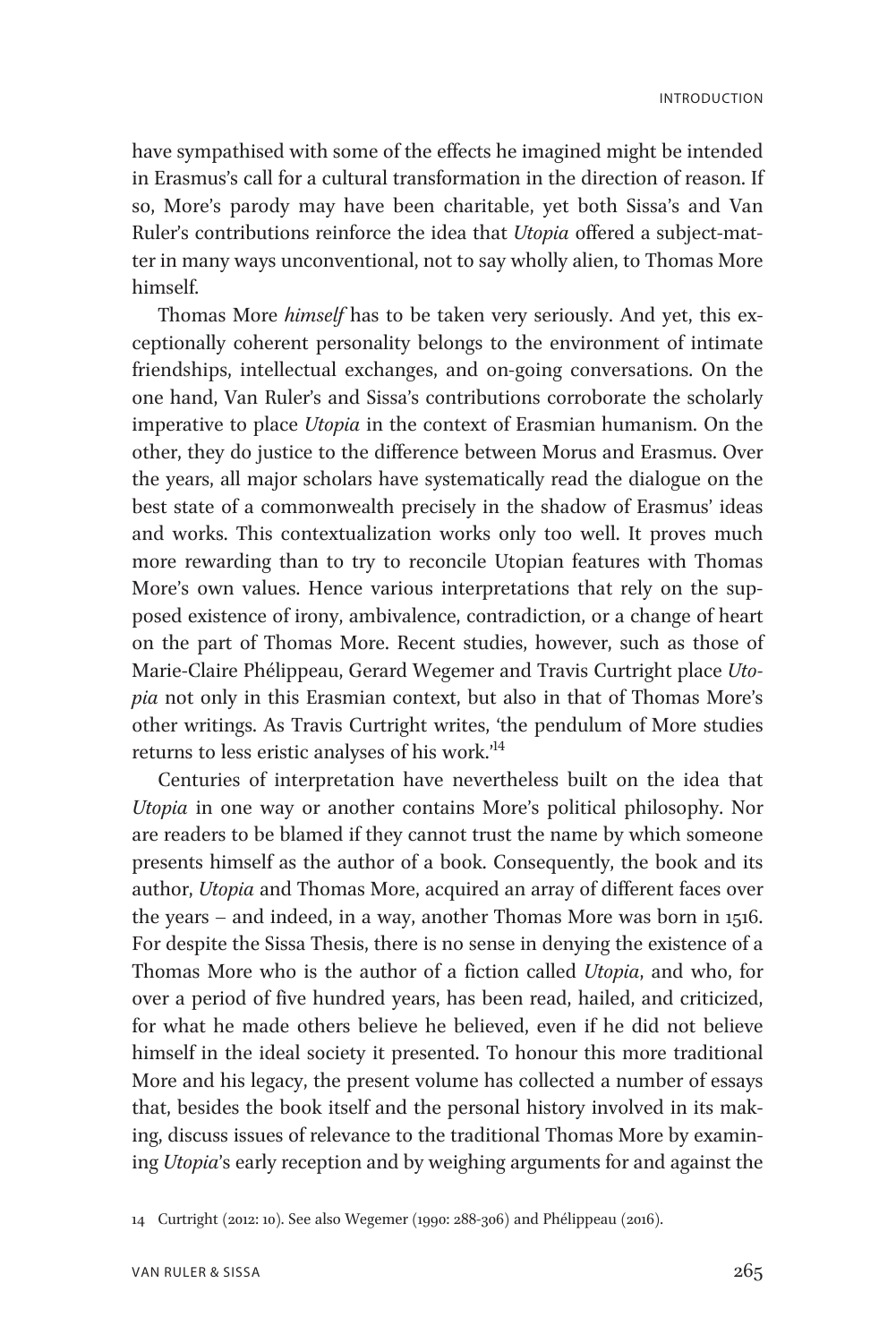utopian way of thinking that More – not Erasmus – created, with his book on the ideal society and with the contribution he thereby made to the history of political theory.

# Original reception

Questions of realism, idealism, practical steering, and the nature of man, are also addressed in the contributions to this volume that do not concentrate primarily on a comparison between Erasmus and More. Next to the two initial studies of *Utopia* itself, the reader will find two historical essays on the early reception of More's book. Covering both sides of the Channel More had crossed to meet Peter Giles – and, presumably, Raphael Hythloday's archetype – in Antwerp, Erik De Bom concentrates on Utopia's early reception within sixteenth-century political theory in the Netherlands, whilst Guido Giglioni offers a comparison between More's classic and A Discourse of the Commonweal of This Realm of England, a lesser known dialogue by Thomas Smith (1513-1577), who, like More, was an Englishman in high public office with a literary interest in philosophical and economic theory.

In his article on the reception of Utopia in the Netherlands, Erik De Bom addresses the question in what way More's draft for an ideal society differs from contemporary alternatives by Erasmus and Machiavelli. Arguing that More did not share Erasmus's optimism about the perfectibility of man, but still believed society might be changed in positive ways by changing the way in which society was organised, De Bom characterizes Utopia's political theory as a reaction to the misguided idea of trying to change citizens or princes. Utopia proposes to change the institutional set up of society instead. A certain sense of realism thus drew More towards the idea of forcing citizens to comply with moral standards. As De Bom shows, however, Utopia had relatively little impact on early-modern philosophical debate in the Low Countries. It was rather Machiavelli's type of realism that set the new standard and posed a challenge to new contributions in political theory. As De Bom explains, Justus Lipsius (1547-1606) would follow Machiavelli in his realism, whilst at the same time adding arguments taken from historical sources to underline the positive value of checks and restrictions on what a prince might do. Leornardus Lessius (1554-1623), by contrast, developed a further type of political realism by combining ethical concerns with legal rules in a manner reminiscent of the Flemish lawyer Nicolaes Everaerts (c. 1462-1532), another acquaintance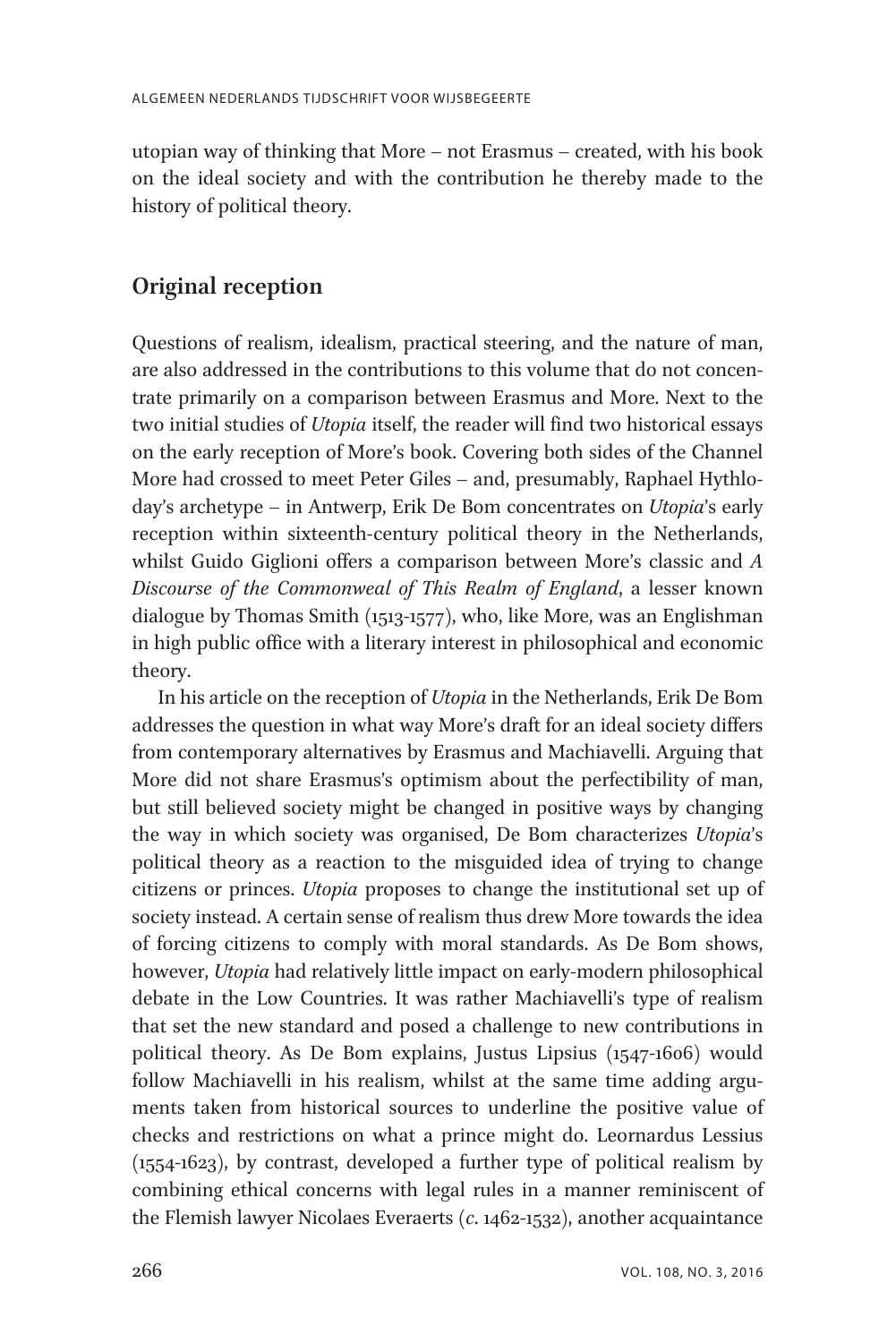of Erasmus, whose Topica had appeared in the same year, and with the same publisher, as More's Utopia.

Whereas, in Erik De Bom's article, Utopia accordingly figures as a book that drew attention away from the perfectibility of man towards the idea of changes to be made to society, a new type of idealism in Utopia comes to the fore in Guido Giglioni's contribution, an idealism which, rather than being concerned with mental conditions, is focused on the material conditions of life. Comparing More's work with that of Thomas Smith, Giglioni stresses the way in which the issue of agricultural production led More to endorse a positive belief in the ability to ensure a society without want.

In Giglioni's reading, Utopia, with its extensive discussion of enclosures, hunger, the need to steal, and the hangings that result from this, bears More's personal stamp especially in its way of arguing for taking away 'the fear of want' by utopian economic measures. Indeed, according to Giglioni, 'Utopia is first and foremost about hunger.'

Through its systematic deployment of physical labour, Utopia's laws were designed to offer economic solutions and to rescue its inhabitants from being trapped in a Faustian grip between greed and fear. As Julien Kloeg proposes in this volume with respect to the equal distribution of goods in Utopia, 'there are similarities' here, 'to the modern welfare state.' More's emphasis on the corporeal side of human well-being, as well as his preoccupations with agricultural and economic questions, may accordingly be read as evidence of a rather down-to-earth, or even 'materialist', type of idealism in More. At the same time, Giglioni's comparison of More and Smith may serve to indicate to what extent More held on to an uncompromising enforcement of moral codes and collectivist consequences. Smith, by contrast, accepted the idea that there might be socially constructive effects to a yearning for profit, thus, as Giglioni writes, presenting the 'self-acquisitive nature of man' as a 'positive trait'. Giglioni's article shows that even in its sixteenth-century setting, the debate on political utopianism might foreshadow modern debates on the negative and positive evaluations of human appetites, and on the necessity either to curb these or to set them free. Countless debates in economics and politics have since added to More's and Smith's discussion of the relative weight of collectivist and individualist approaches to the organisation of society, and it is in the context of such political debates that the legacy of Utopia is arguably most often referred to.

Complementing the four historical studies in the first part, the articles in the second part of this volume will debate the pros and cons of visionary political thinking as such, and thereby offer a variety of views on utopian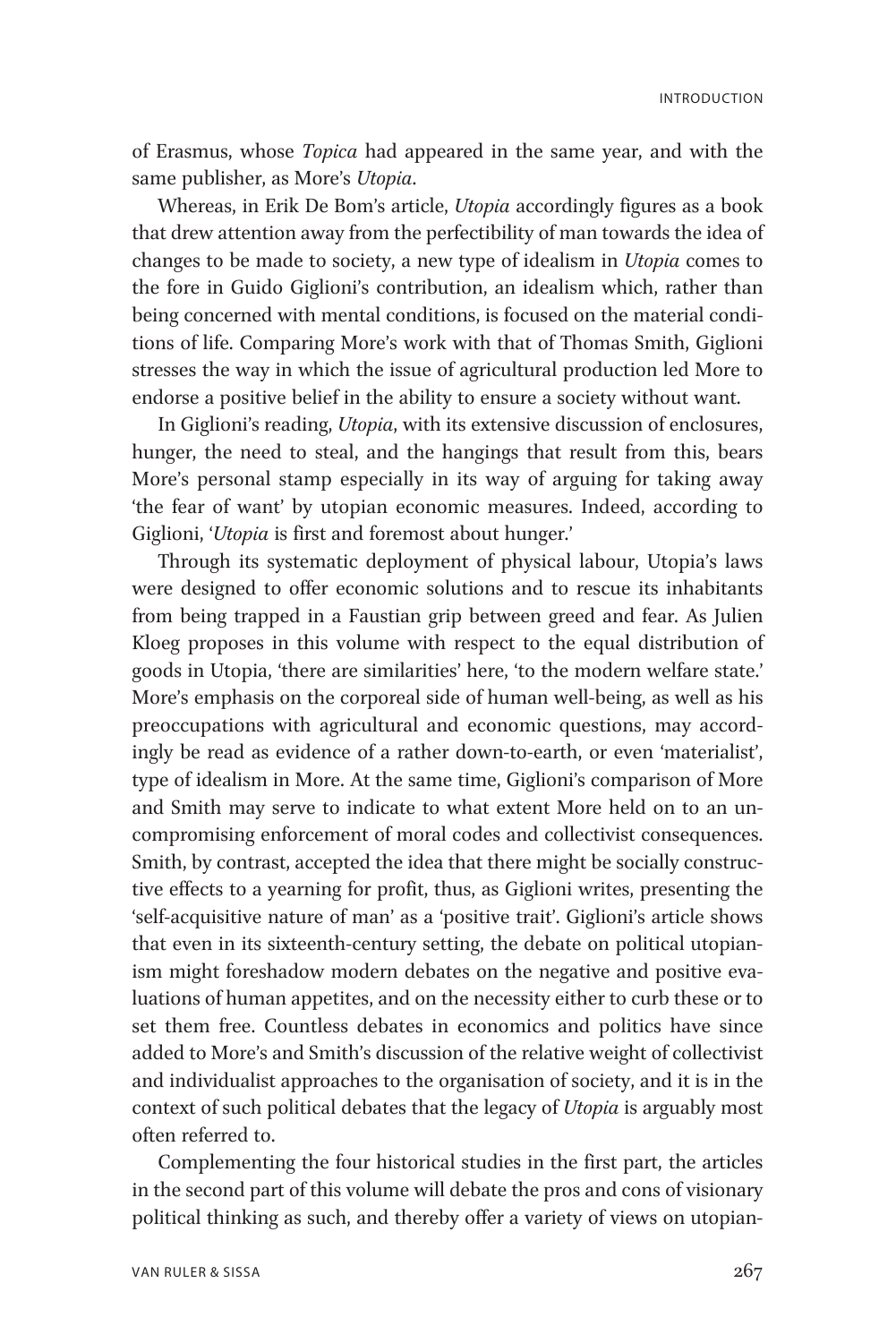ism rather than on *Utopia*. Instead of continuing the discussion between communism and free trade, between capitalism and the planned economy, these four contributions will bring together two critical as well as two constructive essays on the concept of an ideal world. The two critical essays will cast doubt on the idea of a utopia, the first from a theoretical standpoint and the second in the form of a critique on current applications of the utopian view in questions of health care. Lastly, two favourable appreciations of utopian thinking will address its ongoing value in political thought, as well as the fruitful manner in which More's way of presenting his ideal society links up with epistemologically effective ways of applying thought experiments to reality.

## Philosophical criticism

In the wake of twentieth-century political experiments no longer trusted and in the light of famous literary warnings against totalitarian control, the notion of a political Paradise has come to worry us today. Thomas More does not figure in Karl Popper's famous condemnation of totalitarianism, but *Utopia* would be an obvious candidate to be added to Popper's list of intellectualist expectations that may lead to authoritarian rule. More might thus easily be counted amongst the enemies of the free society, but it is not the intention of the two critical essays here presented to read Utopia simply as a follow-up to Plato or as a preamble of Soviet politics. Rather, both contributions question the possibility that one might meaningfully design a future state of affairs in which human beings are relieved from some of their most troublesome needs and aspirations.

If Utopia is the expression of a desire to overcome aspects of human existence that keep us in a state of emotional instability and wavering happiness, utopian thinking, according to the philosophical criticisms here voiced by the two Louvain philosophers Arnold Burms and Herman De Dijn, is mistaken in its way of imagining ideals that do not in fact fit the human condition.

Burms notices that utopianism has no regard for two basic human needs: the need to make sense of things we cannot control and the need to attract the positive attention of others. With respect to the first, Burms points at the examples of honouring the dead and of punishing criminal behaviour. Honouring the dead is something human beings are deeply committed to, but it is an obligation that cannot be understood in terms of rational justifications. With respect to the example of punishment,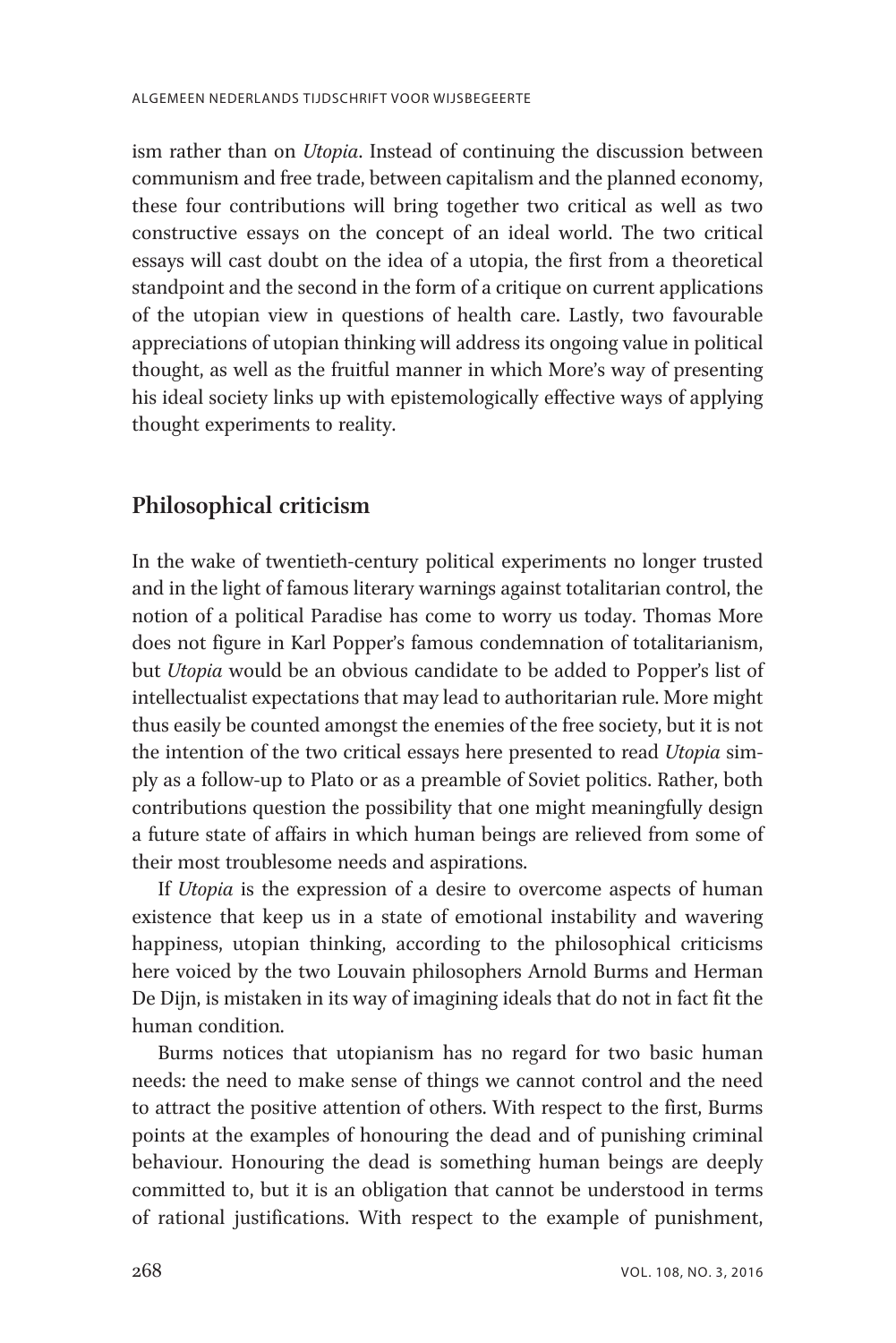Burms introduces the concept of 'symbolic restoration' and argues that blame and punishment are expressions of a 'deeply ingrained attitude' that does not correspond to any utilitarian goal. The second basic human need, the need to attract the attention of others and to get their recognition, has the typical characteristic that it can never be fulfilled if it is not accompanied by the belief that there is indeed a true ground for the recognition itself, or if it is not accompanied with a recognition of the symbolic significance of specific social roles in the public sphere. Forms of utilitarian thinking, according to Burms, habitually disregard such elementary truths. Human beings do not simply wish to be helped by seeing others fulfil all sorts of conditions. Rather, they have 'the desire to be appreciated and to be engaged in significant activities.' The utopian dilemma that results from this is especially transparent in transhumanist ideals, Burms argues, since although these futuristic visions of post-human existence carry the promise that they will ameliorate things for us, they actually introduce the problematic desire to become something we are not. Although utopian thinking may be useful in so far as it expresses a desire for self-transcendence, the notion to become self-creators can only make us 'aliens to ourselves'.

Whereas Burms criticizes the utopian dream from the viewpoint that it ignores deeply embedded human desires, Herman De Dijn criticizes recent developments in society that are nevertheless aimed at an effectuation of the utopian dream, and warns against the loss of moral sensitivities that may result from this. Drawing a sharp contrast between the conventional practice of providing aid to someone in physical distress and the fundamental inability to relieve the unfulfilled desires for happiness or recognition in others, De Dijn sets the stage for a critique of the current tendency to medicalize and therapeutize spheres of human experience and behaviour that, although they were previously not considered to be part of medical science, are nowadays delegated to the domain of health care. The interest in securing both the health and the happiness of individuals has in fact given a new meaning to the concept of health itself and has set new standards for human goals in life, both of which are based on the notion of 'the quality of life'. De Dijn critically discusses these developments, along with the accompanying changes in the relationship between (medical) professionals and those searching for help. Dispensing with the traditional 'paternalistic' interpretation of the respective roles of caretaker and patient, and giving way to transhumanist ways of thinking, both the new views on health and the altered relationship between consultant and client are set into an ideological perspective of self-empowerment and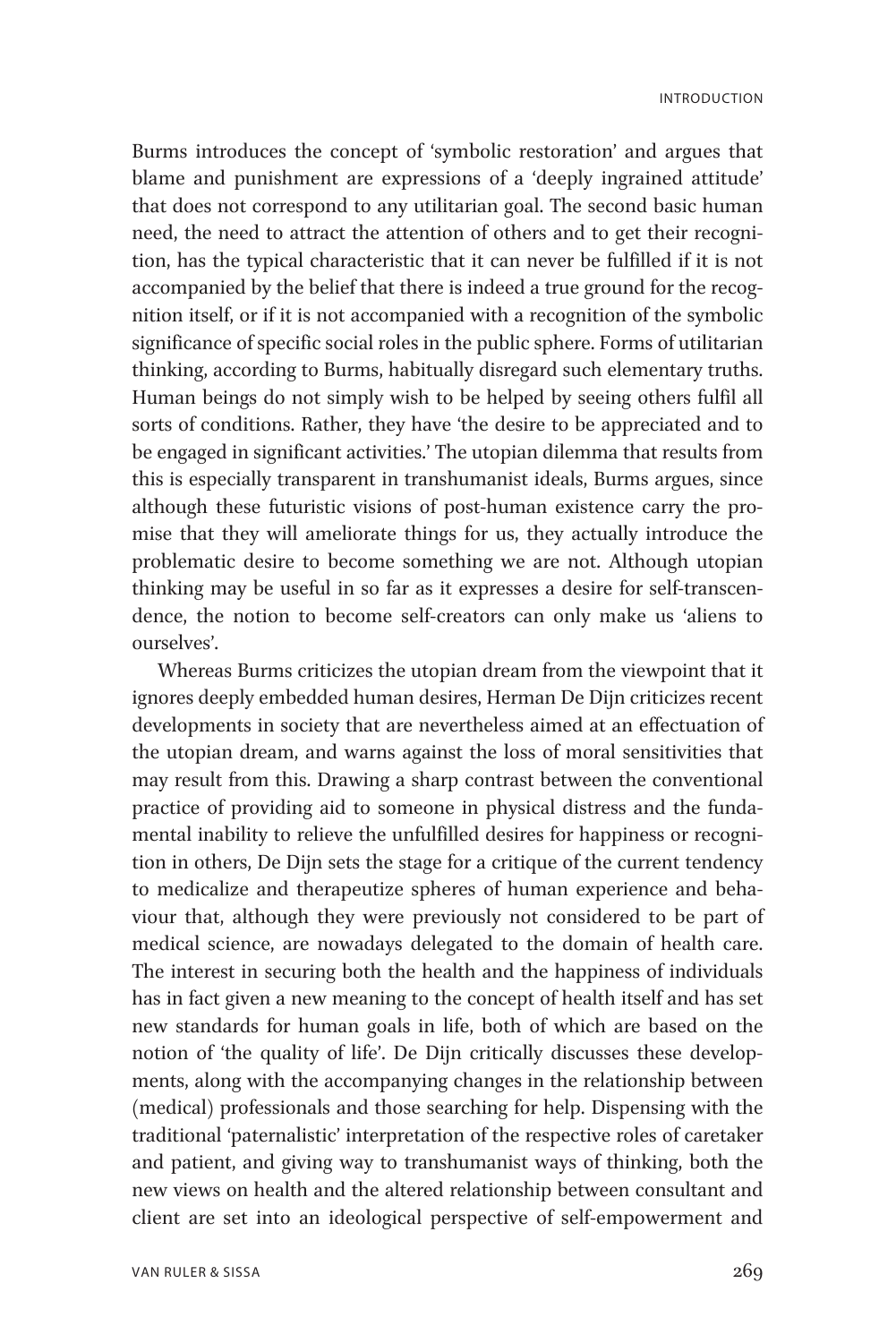customer demand, and it is here that, according to De Dijn, a new utopianism comes to the fore.

De Dijn sees the kind of 'managerial rationality' apparent in contemporary health care as a form of 'soft utilitarianism'. Contrary to the old, totalitarian, forms of political utopianism, this new type of utopian thinking is fully adapted to liberal-democratic ideals, but it is no less characterized by a mistaken desire for what De Dijn calls the 'elimination of insecurity', and a desire for complete control. More importantly, according to De Dijn, this new utopianism is marked by a total incapacity to understand or even to recognize evil, as the ideology of perfection leaves no place for ethical sensibilities and thus no room for moral boundaries or transgressions to be conceptualized. Whether this new utopianism is simply to be accepted as a fact of present-day life, De Dijn wishes to leave to the reader, but he does note that a certain malaise is actually being felt within certain sectors of health care today, and suggests that, against the despair inevitably brought about by the quest for utopian happiness, a case should be made for hope as the 'truly "utopian" attitude'.

#### Philosophical acclaim

Of the two favourable appreciations of utopian thinking that complete this volume, the first is a partly historical, partly philosophical, essay on the concept of 'utopia' in political thought; the second an appraisal of the logic of utopian thinking as a philosophical technique.

If Utopia did not figure in Karl Popper's attack on Plato, Julien Kloeg's article 'Utopianism and its Discontents' offers a fine selection of the most important works in political philosophy in which it does. Despite its bad historical reputation and the problematic fit of the concept of 'utopia' in such intellectual developments as the empirical turn in political thought prompted by David Easton (1917-2014) and the suspicion against 'grand narratives' in post-modernism, utopian types of thinking still survive today.

Kloeg first analyses the ambiguous relationship between Marxism and utopianism on the basis of Marx's and Engels's criticism of utopian socialism. This ambiguity persists in twentieth-century political philosophy. Kloeg examines the element of utopianism introduced in the work of John Rawls, and discusses its relevance in the light of twentieth-century denunciations of utopianism. Rawls's contribution may be read as a restatement of the need for normativity besides scientific examination. Rawls himself, however, was attacked by Amartya Sen for having endorsed a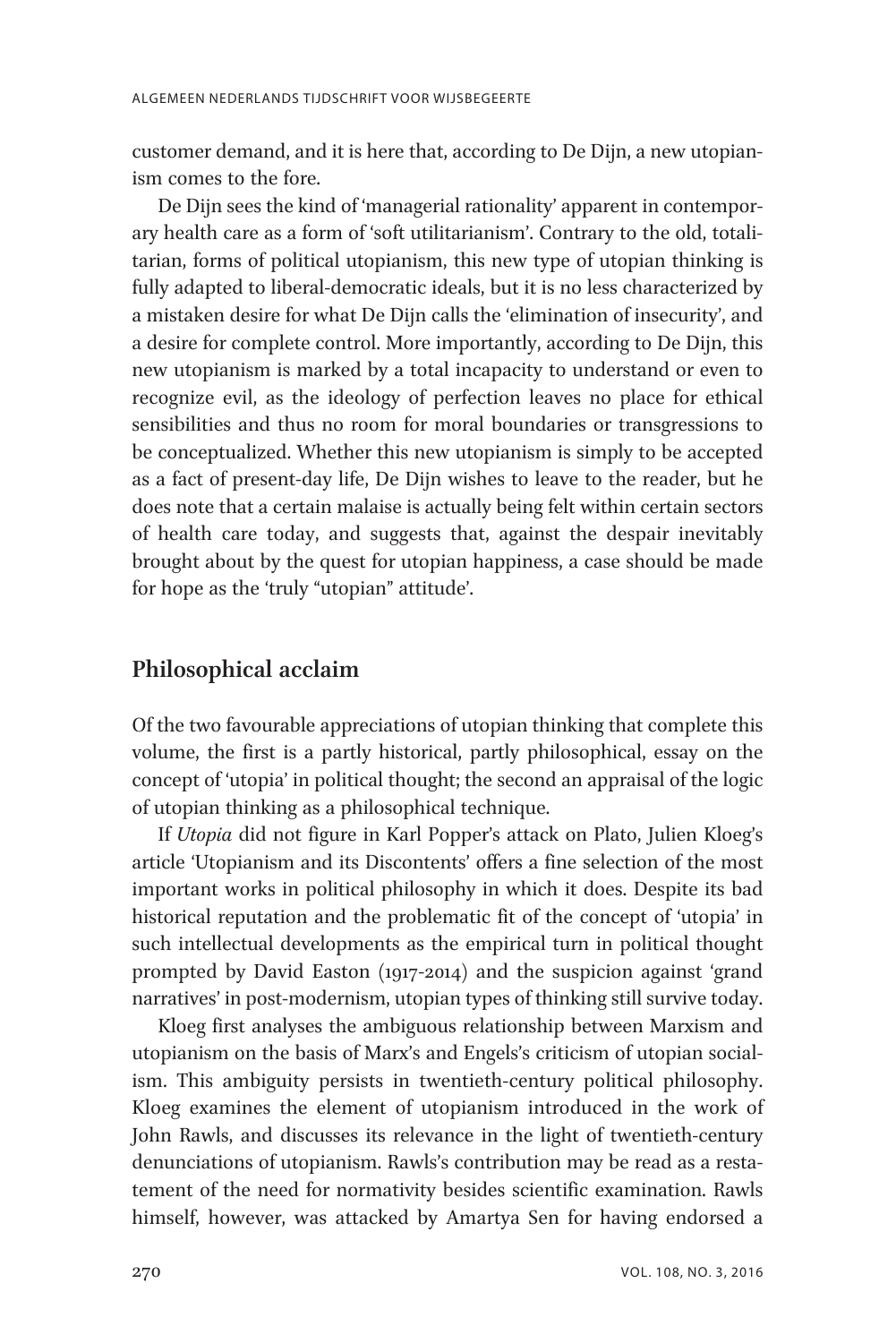wholly contingent interpretation of justice. On the basis of Pablo Gilabert's reaction to Sen, Kloeg discusses to what extent the concept of utopia may still offer a useful tool within political philosophy today, on account of its effectiveness for identifying problems, its criticism of the status quo, and its motivational strength.

If More's intellectual strategy may still be expedient for political reasons despite the widespread intellectual and historical distrust of utopianism, it may even be crucial for epistemological reasons. As Tim De Mey argues in the final contribution to this volume, More's approach actually enables a fair assessment of different positions with respect to the political future. De Mey takes up the defence of More's integrity by suggesting a reading of Utopia that acknowledges its role as an evaluative thought experiment that leaves it to the readers to form their own opinion and decide between a variety of positions. Agreeing that the reader of *Utopia* has to make 'crucial interpretative decisions for himself, De Mey explains More's strategy as a functional deployment of an 'exacerbated ambiguity' that adds to its value as a thought experiment. Although this ambiguity works differently in the case of Utopia than it does in the case of counterfactual or conceptual thought-experiments, De Mey argues that More's similar way of magnifying the effects of social measures and political choices not only serves to verify Thomas More's intellectual integrity, but adds to the concept of 'utopia' on epistemological grounds.

#### Ideas and skeletons

Whether or not it was Thomas More's intention to tease Erasmus, or to provide ideas and arguments, or even solutions, in political theory, is again a question the editors would like to invite the readers to form their own opinion upon, in the hope that the many options for reading Utopia and for evaluating the concept of utopianism presented in this volume will contribute in new ways to the broad spectrum of historical interpretations and philosophical views that Thomas More's book has provoked over the past five hundred years.

If Utopia's message may seem elusive, part of its elusiveness is the effect of a certain duplicity in Renaissance forms of expression, in which practical matters of morality and politics might lay hidden in high-minded notions of spiritual growth, just as purely idealist anticipations might be cast in the language of down-to-earth material progress. Indeed, pre-modern articulations may evoke modernist viewpoints as much as they may conceal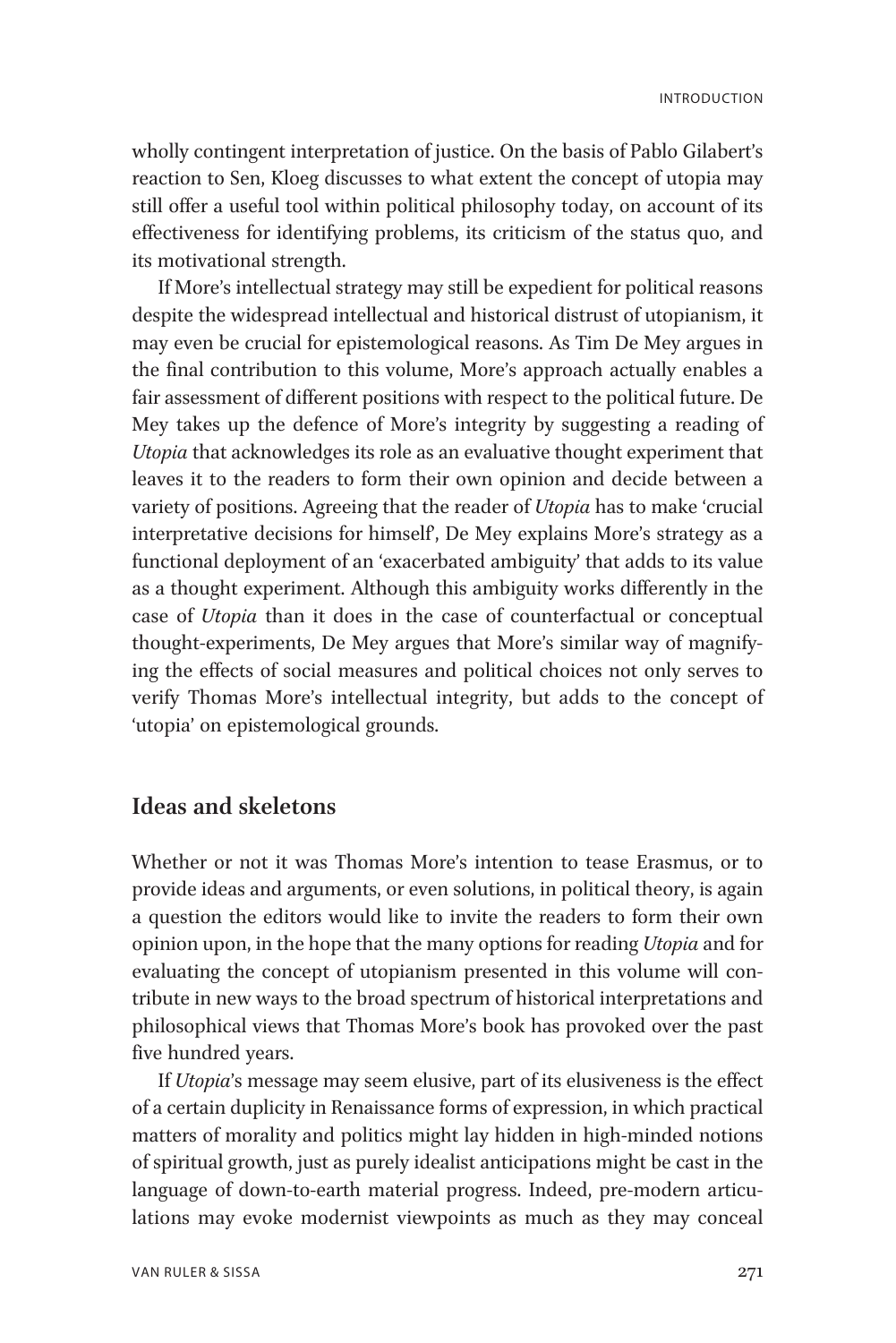utterly pre-modern motivations – and this is so not only because our language differs from More's, but also because human expectancies and beliefs have developed greatly over the past five centuries. In order to meet the enigmas still hidden in Utopia's text as well as in More's motivations, and to acknowledge the problems we encounter in trying to decide on the right evaluation of utopianism, the editors have chosen to enliven the outward appearance of this volume with no less ambiguous an illustration.

There are many Renaissance depictions of St. Jerome in his study, but the painting by an anonymous Flemish artist in the style of Joos van Cleve which presumably dates back to the 1530s or 1540s and is now in the possession of the Rotterdam Boymans van Beuningen Museum, is especially suggestive of the topics presented in this volume. In this picture, we see St. Jerome, the exemplary scholar and Church Father who was, in many ways, Erasmus's model theologian, looking somewhat desperate, but still reasonably unconcerned, even faintly amused – indeed, the whole painting is rather amusing.

Depictions of the Church Father in his philosopher's cell were as common as the lion that traditionally accompanied St. Jerome. Other elements in Renaissance depictions of the learned Saint were equally standard, but it is not always easy to establish their intended meaning. Candles and skulls, for instance, have been interpreted in the case of Jerome as symbols of spiritual rebirth and divine illumination, yet such was the volatility of Renaissance symbolism that outside Jerome's cell, these skulls and candles (either burning or extinguished), along with other signs of temporality and finitude such as hourglasses and dead flowers, would soon acquire notoriety as still-life reminders of the medieval motif of Memento Mori within the Renaissance tradition of Vanitas paintings.

In the case of St. Jerome, these symbols of vanity may have functioned as figurative contrasts to the Church Father's religious aspirations, or to the eternal wisdom he was dealing with, but in the case of our anonymous painting, with its HOMO BVLLA ('Man is a bubble') inscription on the wall, there can be little doubt that the whole scene leans towards a Vanitas interpretation. The friendly face as well as the gesture of one of Erasmus's favourite Church Fathers in this picture may well serve to epitomize Utopia's purpose, if part of what More wished to communicate was to question the ephemeral and all-too-human idealism of his friend, but it may equally symbolize a form of irony with respect to the notion of 'utopia' as such. With its township in the background and St. Jerome pointing downwards to the skull, the picture in fact suggests a questioning of political hopes and expectations tout court.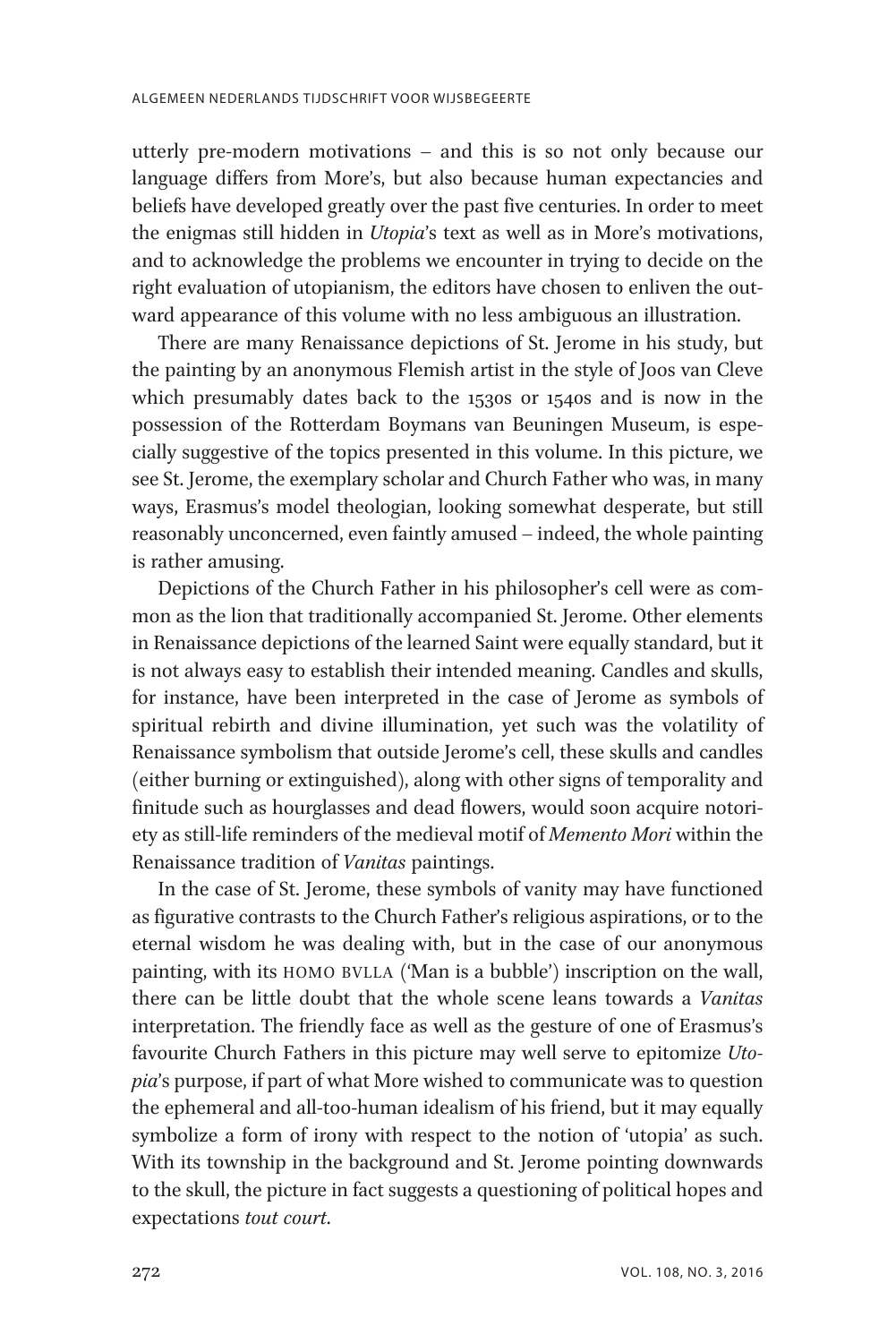It also forms an interesting counterpart to the map of Utopia in the woodcut that, probably at the request of Erasmus, Ambrosius Holbein (c. 1594 after 1519) made for the frontispiece of the 1518 Froben edition of More's book. It is this image that has developed into the standard illustration of Utopia. Pointing upwards to his political dreamland, Raphael Hythloday in the lower left hand corner of this picture illustrates an enthusiasm that is the exact opposite of the irony implied in the portrait of the Saint on the cover of this issue, and if St. Jerome's message of human bubble-status may serve as a rejoinder to Hythloday's utopian Babbletalk, both images are also a reminder of the way in which intellectual idealism had been associated only a few years earlier with pointed fingers up and down in Rafael's Italian namesake's picture of The School of Athens. Not only does Plato, the classic representative of reasoned utopianism, point upwards in Raphael's fresco just as Hythloday does in Ambrosius's woodcut – he is also confronted with a downward gesture that, just like St. Jerome's finger, served typically as a way of tempering intellectual arrogance.

And yet, if St. Jerome's gesture put a cautious question mark to human philosophical aspirations, its symbolism may provide an emblematic reference to Utopia in an even more literal sense. Irony has it that, with a dentist's eye to x-ray revelations of the anatomical features of the human cranium, Malcolm Bishop in 2005 revealed that Ambrosius had hidden a skull in his map of Utopia, just as his younger brother Hans (c. 1497-1553) had added a skull to the famous picture of The Ambassadors (1533) that is now in the possession of the London National Gallery.<sup>15</sup>

Offering a mirror-image of the picture of the island that had occurred in the original 1516 edition, Ambrosius skillfully added the pointing figure of Hythloday as the neck part to an inclined human skull, the teeth of which are camouflaged in the boat on the foreground, as much as the eye sockets are hidden in two mountainous areas on the island. Dentists and nondentists alike who detect for themselves the image hidden in the 1518 woodcut will henceforth fail to be able to overlook the emblem of death concealed in the standard illustration of Utopia.

As Malcolm Bishop argued, the idea of hiding a skull may have been just another pun, possibly envisioned by Erasmus, upon More's name, since, in the eyes of the joker, Memento Mori ('Remember you must die') is exchangeable for 'Think of More'. Yet there may also have been other reasons to link More's Utopia to a Memento Mori-theme. In fact, all Erasmus's own moral and social idealism was impregnated with a religious motivation